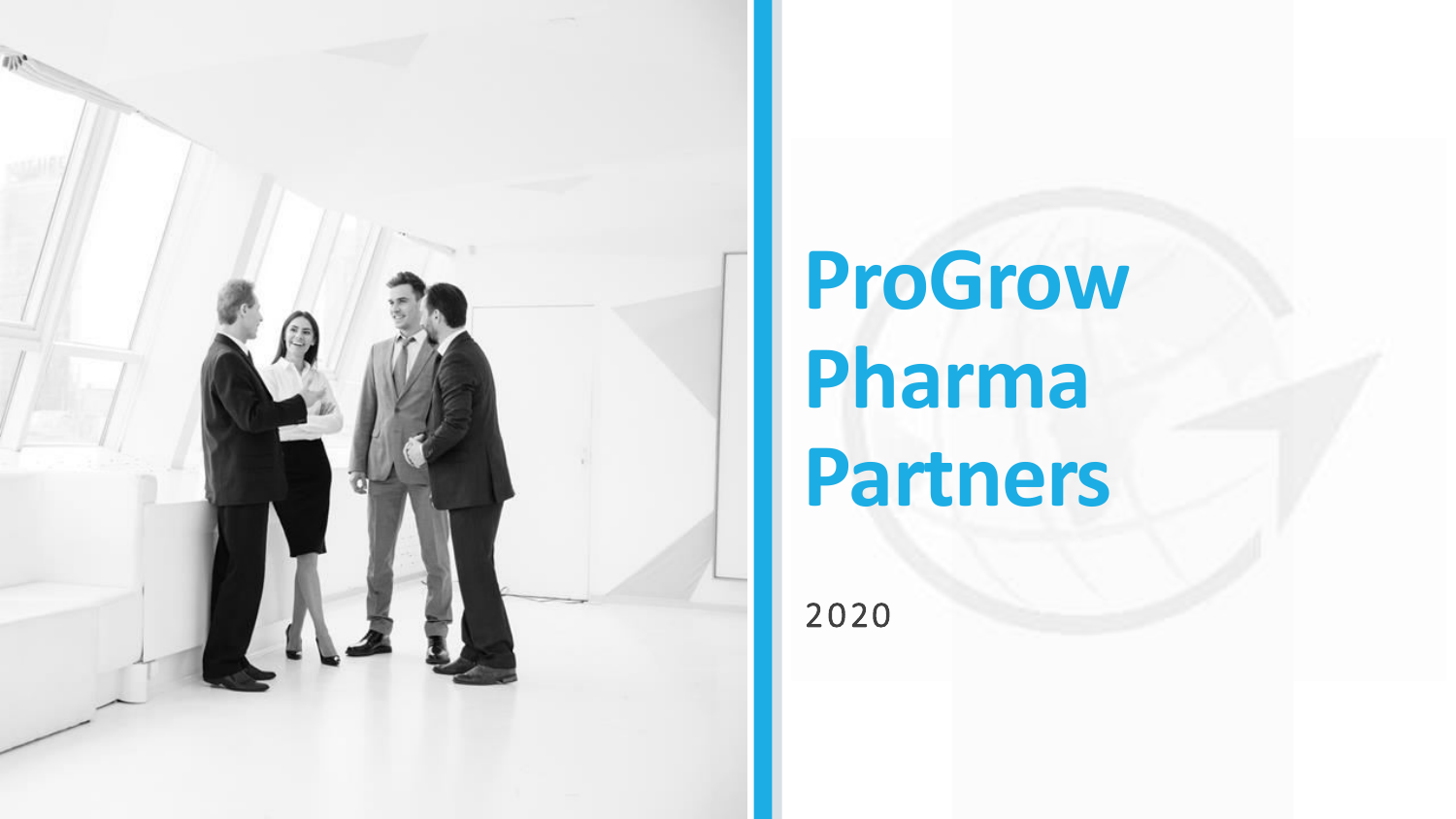#### **Agenda**



**About ProGrow Pharma Partners** 



**Mission** 



**Products and Services** 

**Key project updates** 



 $Q$ 

**Our people**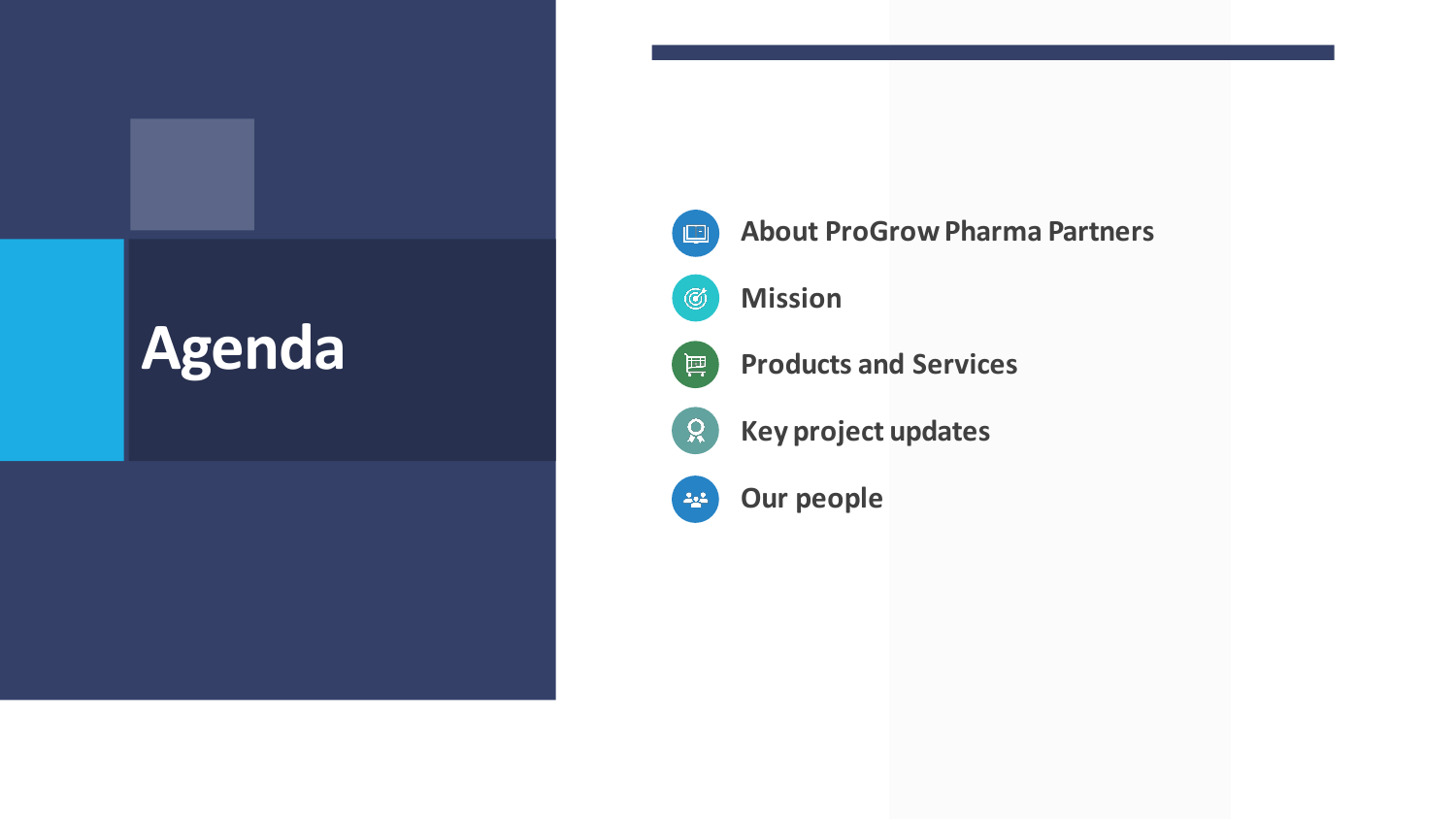

#### **About us**



- We are an advisory firm, established in 2017, with a team of professionals having 18+ years of experience in serving the Pharmaceutical Industry.
- Our exclusive focus and knowledge of the Global Biotech, and Healthcare sector enables us to offer advisory services to **Healthcare companies** *(Market leaders, Innovators, Generic Players CROs, and others)* and **its Investors** *(Private Equity investors, Venture Capitalists, HNIs, and others)*.
- Our dedicated team brings together scientific expertise, financial know-how, and industry experience to understand the science and challenges associated with innovation, drug development, clinical trials, patents, and competition across geographies.

#### Domain Knowledge and Serving Diversified Pharma Clients set us Apart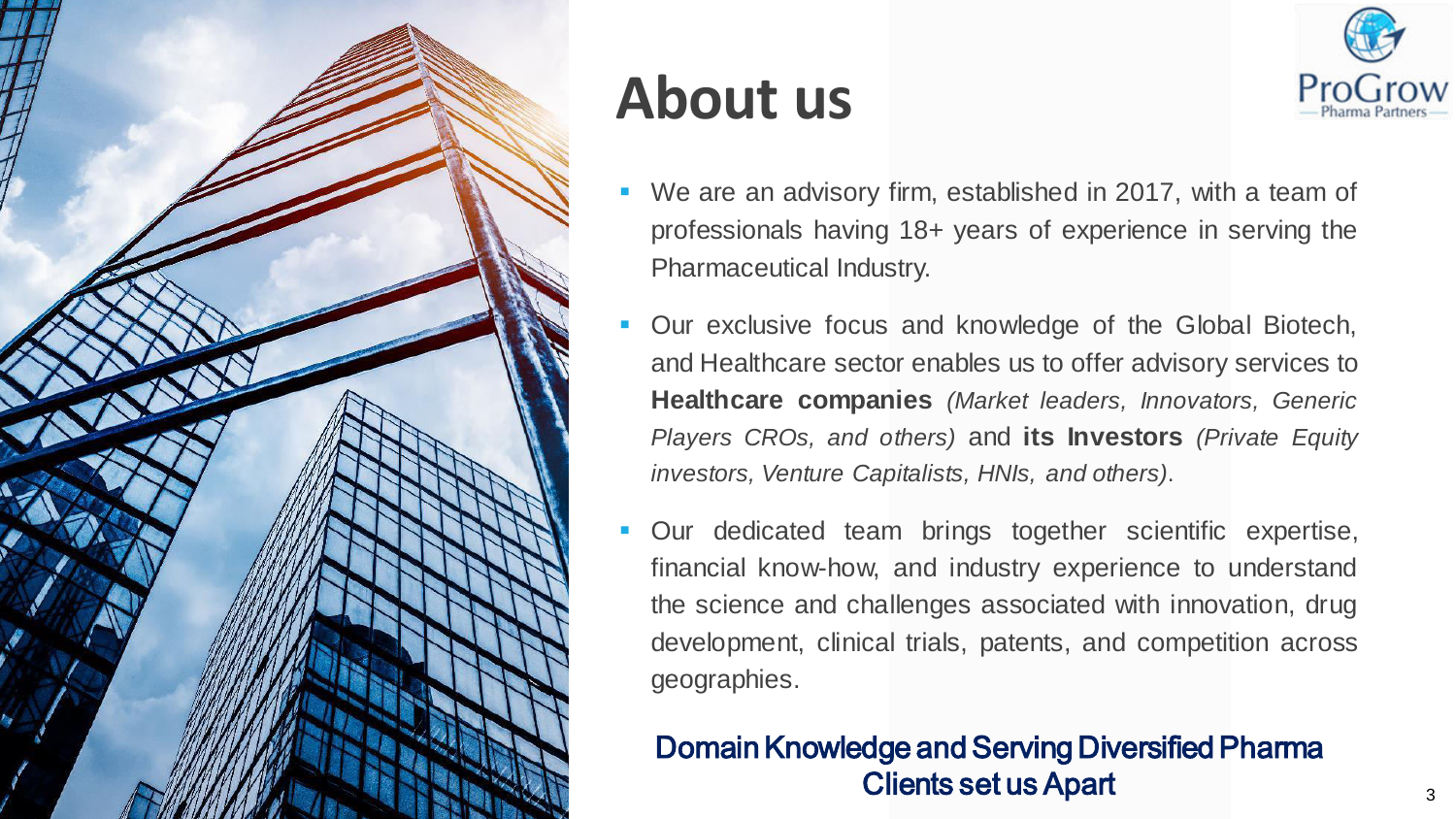

#### **Mission**



- Our goal is to provide '**One Stop-Shop**' solution by bridging necessary resources and offering advisory to different Pharma clients across the Globe.
- **To partner our clients on their journey from** concept to the market and beyond, empowering them to make forward-looking, accurate, and actionable business decisions.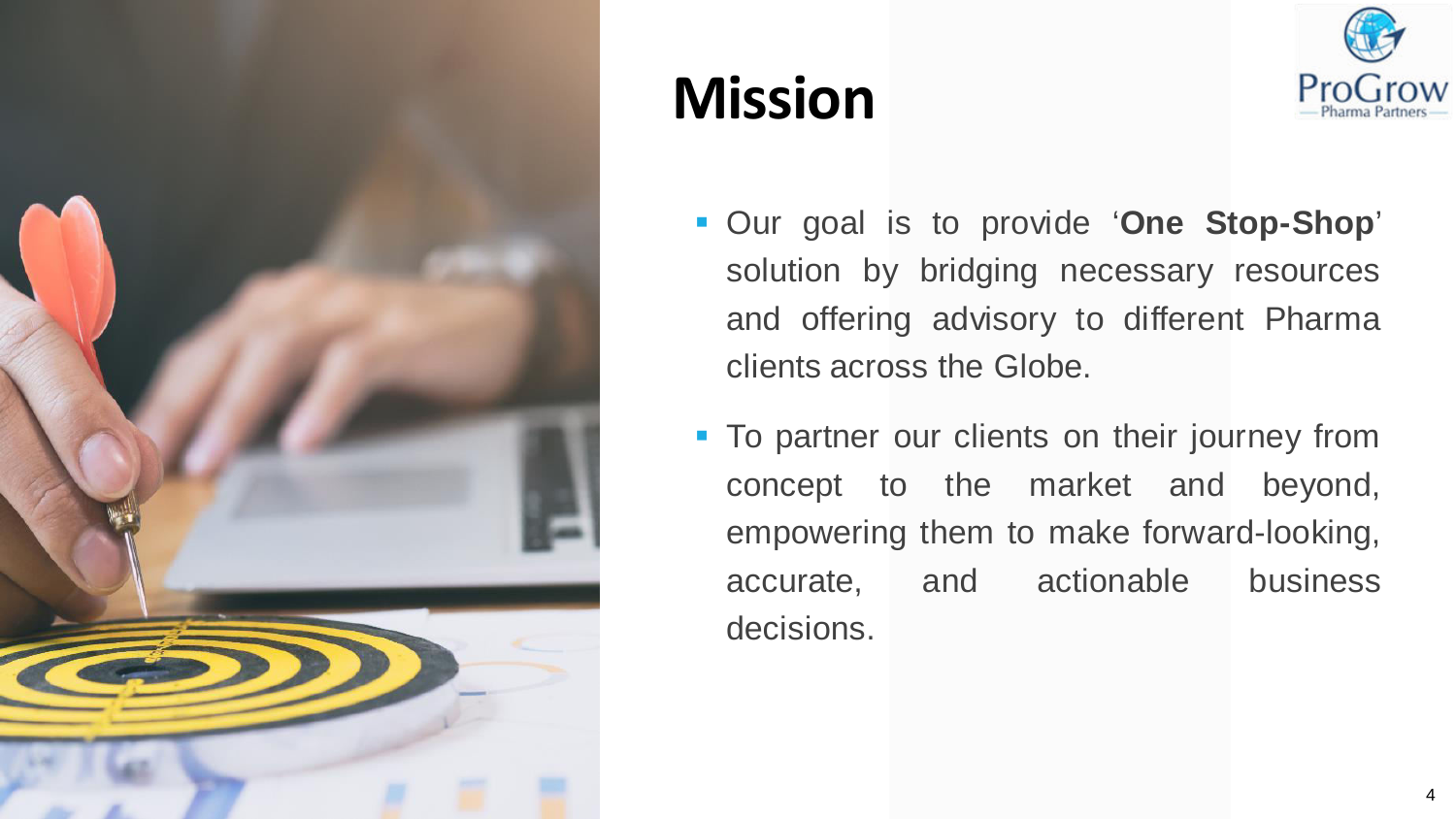### **Our Products and Services**



STRATEGIC ADVISORY **SERVICES** 

FINANCIAL SERVICES TECHNO-COMMERCIAL FEASIBILITY STUDIES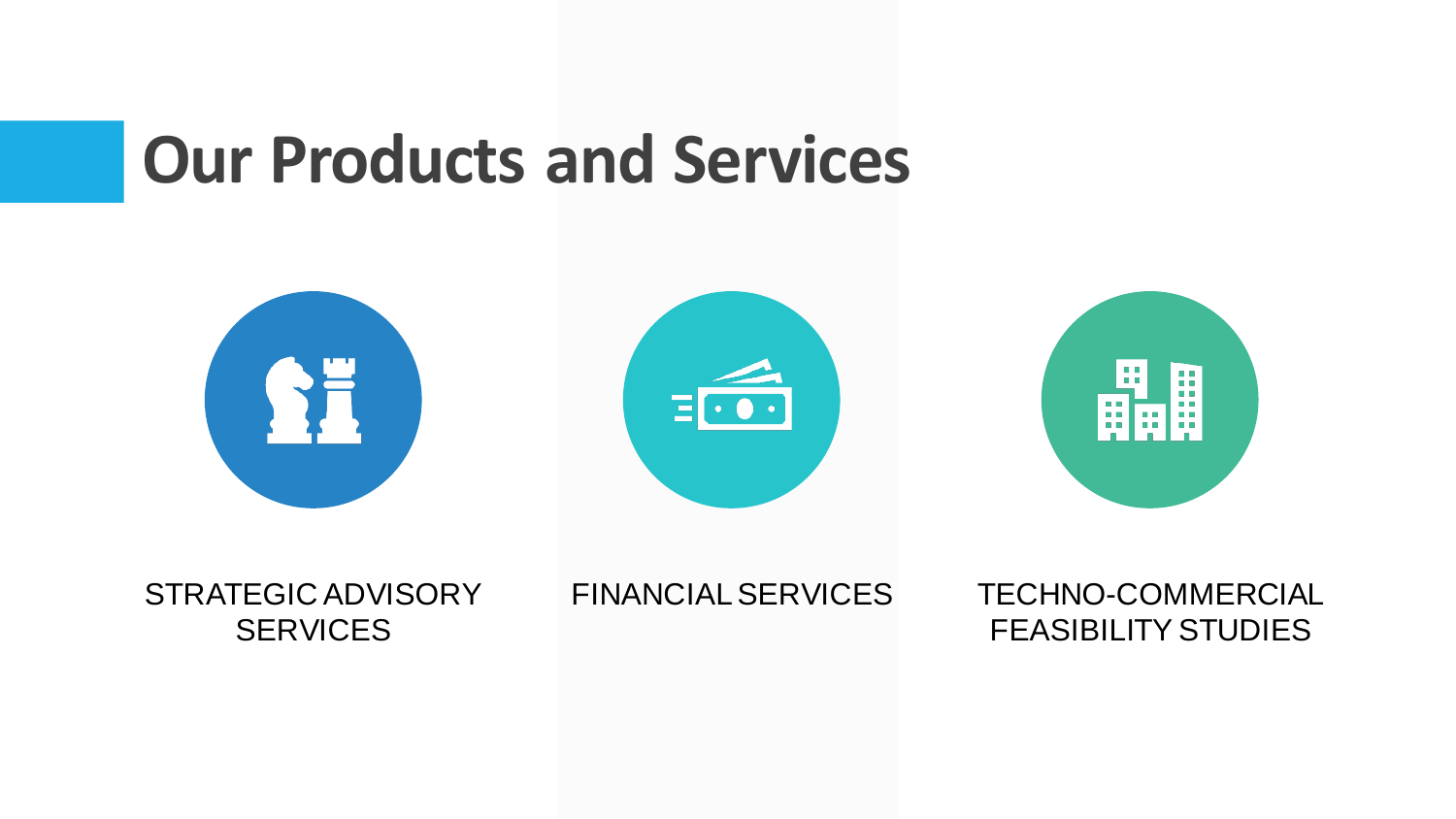

# **Strategic Advisory Services**

- **Strategic Partnership, Joint Ventures, and Tie-ups** 
	- o We mediate JV/ Collaborations by identifying products /companies /facilities in different geographies that align with a client's business.

#### **Investment and Divestment**

 $\circ$  Helping to find right candidate for mergers and acquisitions – Our team can assist in brand acquisition/divestment, total or partial sale of manufacturing facility etc. to create long term value for the business.

#### **- Licensing**

o Tracking approval and development of new drugs of Pharma companies across the Globe, our team identifies In-licensing/ Out-licensing opportunities of innovative drugs (Small molecules/ Biologics) suitable to our client's need.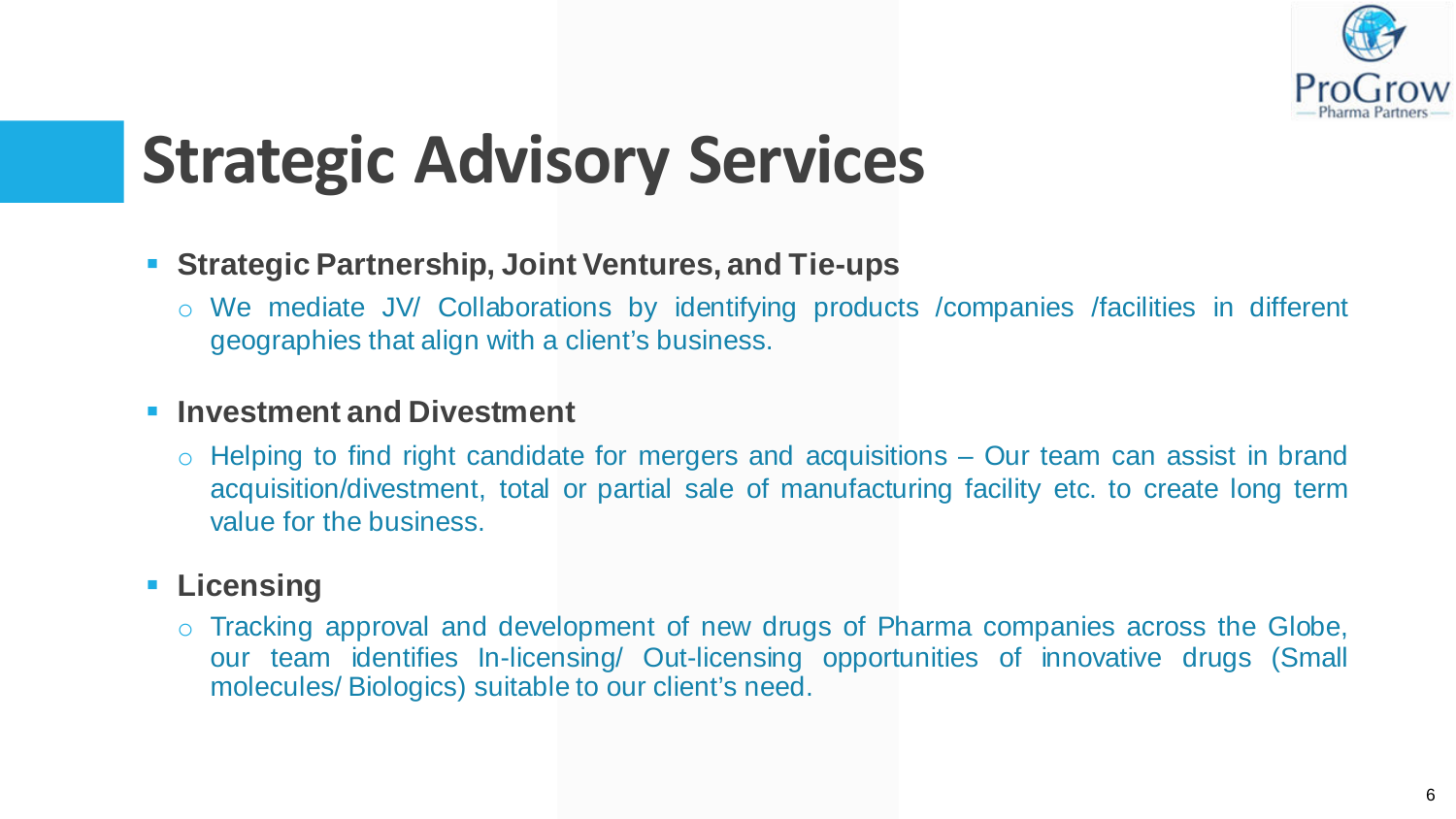

### **Financial Services**

With domain knowledge – Technical and Financial under one platform, we use appropriate valuation methodology to assist clients in their investment decision.

- o Fund raising from private equity, venture capital, HNI etc for Start ups and Mature **Businesses**
- o Low cost Debt financing
- o Investment opportunity assessment of sub sectors, API, formulations
- o Assist investment banks in identifying opportunities in Pharma and co execute the projects
- Third party Technical and commercial due diligence
- Business evaluation of start-up pharma companies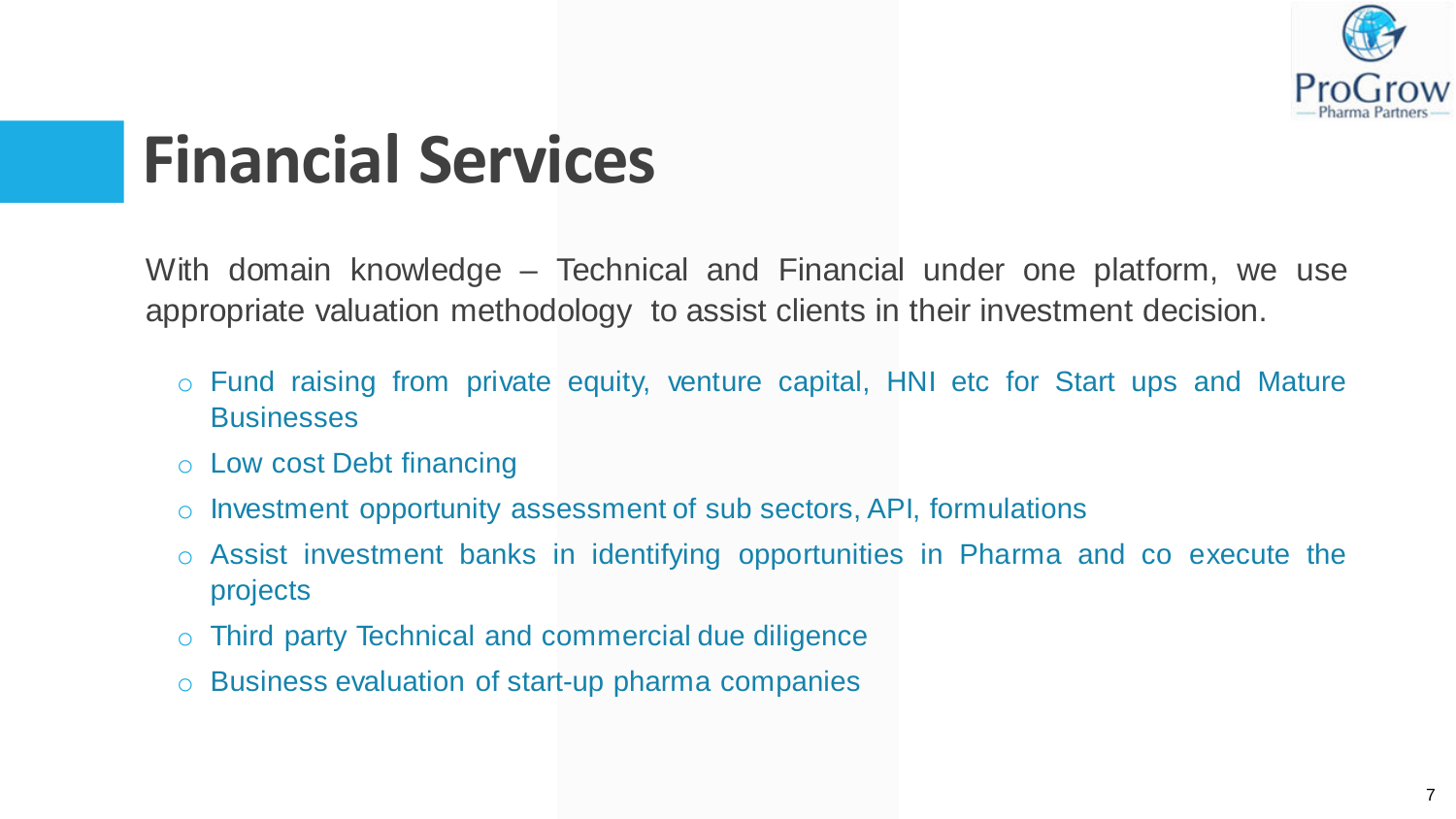

# **Techno-Commercial Feasibility Studies**

- We deploy our expertise to provide services from conceptualization of a project idea to Commercialization of products in any geography. Team, so far, have executed various projects for Indian and Overseas clients.
- $\blacksquare$  Industries we have covered so far  $\blacksquare$ 
	- o API and Intermediate
	- o Finished Dosage
	- o Biologics / Biosimilars/ Biobetter
	- o OTC, Nutraceuticals, Herbal / plant extracts
	- o Animal/ veterinary products
	- o FMCG- Disinfectant, sanitization products
- We have studied various markets, highlighting key markets
	- o **Regulated Markets:** USA, EU, Japan, Australia
	- o **Semi- regulated Markets**: India, ASEAN- countries, China, Brazil, etc.
	- o **Non-Regulated Markets**: Sri Lanka, Bangladesh, East Africa, etc.

#### Transforming Business Challenges into Growth Opportunities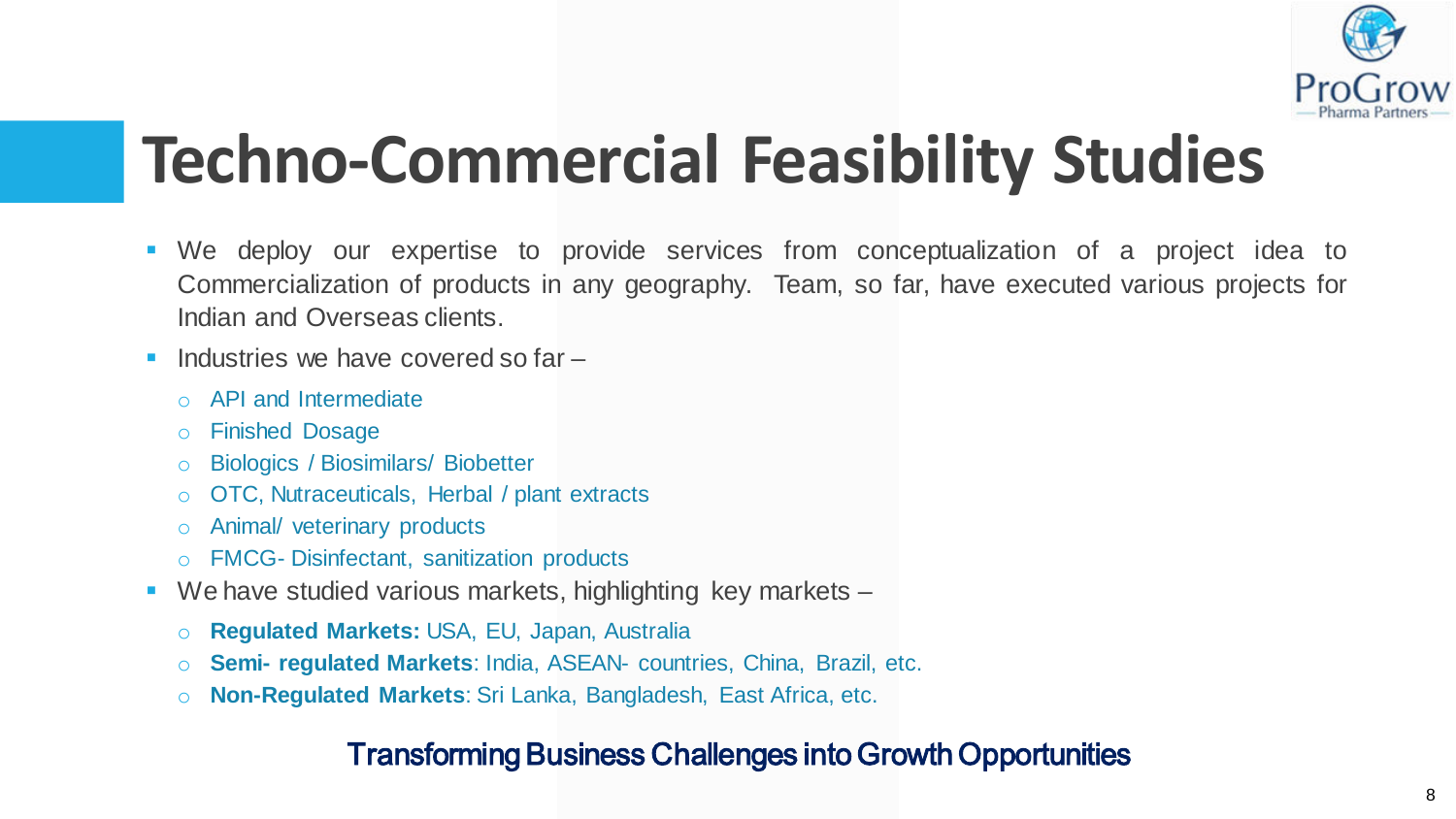

### **In-Depth Work in Therapeutic Areas**

| <b>Anti-infective</b>        |                | <b>CNS</b>         |                 | Oncology      |  | <b>Endocrine</b>   |  |
|------------------------------|----------------|--------------------|-----------------|---------------|--|--------------------|--|
| <b>Metabolic</b><br>Syndrome |                | <b>Dermatology</b> |                 | Ophthalmology |  | <b>Respiratory</b> |  |
|                              | Cardiovascular |                    | Musculoskeletal |               |  | Women Health       |  |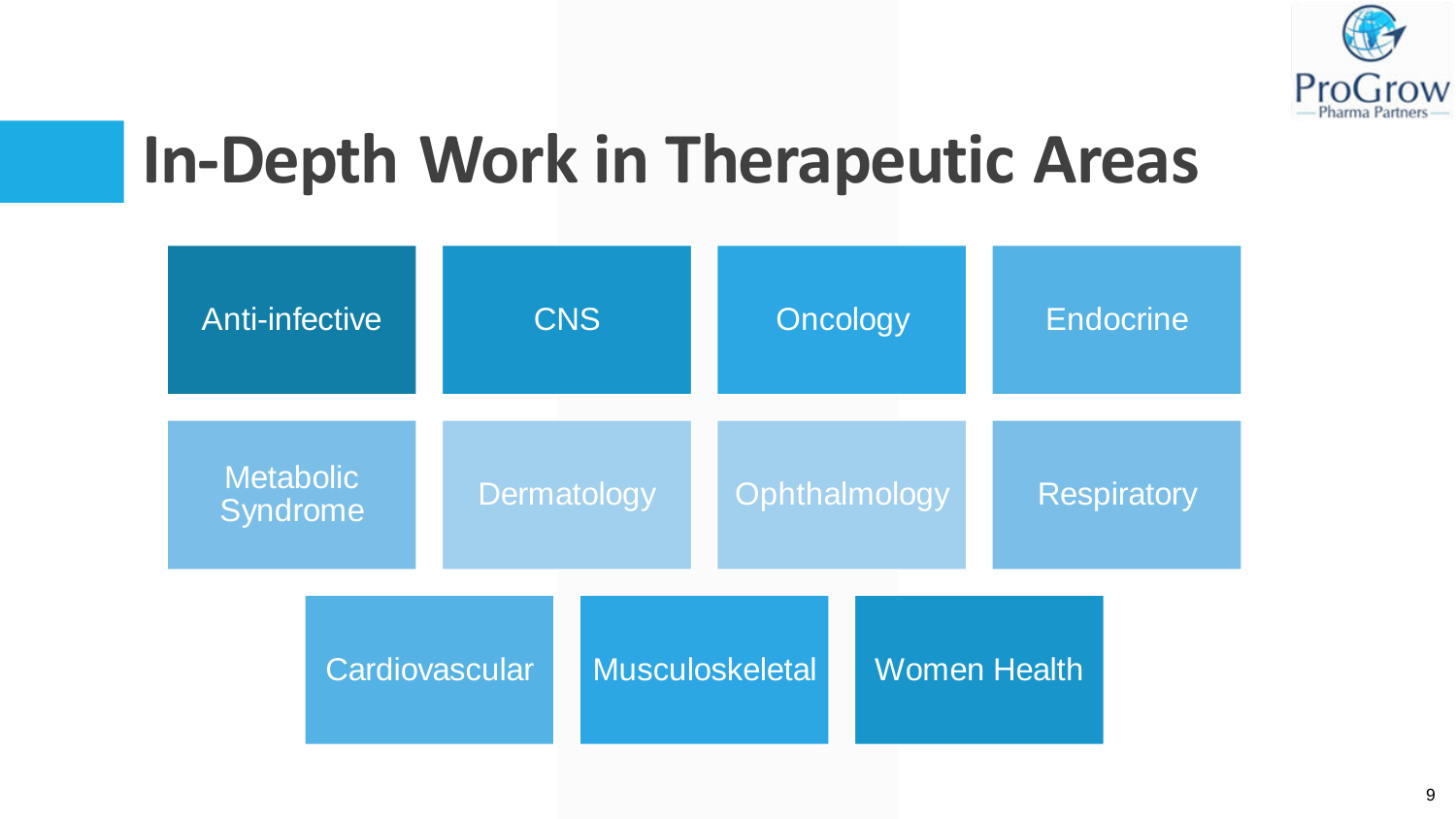

# **Key Project Updates**

- Assisting US –based company in Formulation development of its patented NCE molecule
- **Fund raising for Biotech Start-up focusing on Drug Repurposing, and developing New Molecular Entity**
- Fund raising or JV partnership for Biotech Start-up focusing on the development and manufacturing of Lowcost and High-quality Natural Peptides
- Strategic Advisory to the India pharma company In-Licensing of NCE/ NME molecule for Domestic Market
- **IDENTIFY IDENTIFY IS A SETT CONCIDENT IN A SETT IS CONCIDENT** IDENTIFY IS Interpresently in the Identify **I** Identify buyers or strategic investor/ partner for existing injectable facility, Biotech start-up, multi-special hospitals, etc.
- Valuation of Biotech Company Evaluate the pipeline, Technology platform and its IP assets
- Market Potential assessment of Novel Peptide-based products in various indications, and Strategic Advisory for Out-licensing of them
- Market Feasibility study of African countries for our overseas client Kenya, Ethiopia, Uganda, North Sudan, Democratic Republic of Congo
- Techno-Commercial Feasibility Study to set up an Active Pharmaceutical Ingredient (API) manufacturing facility for Domestic Supplies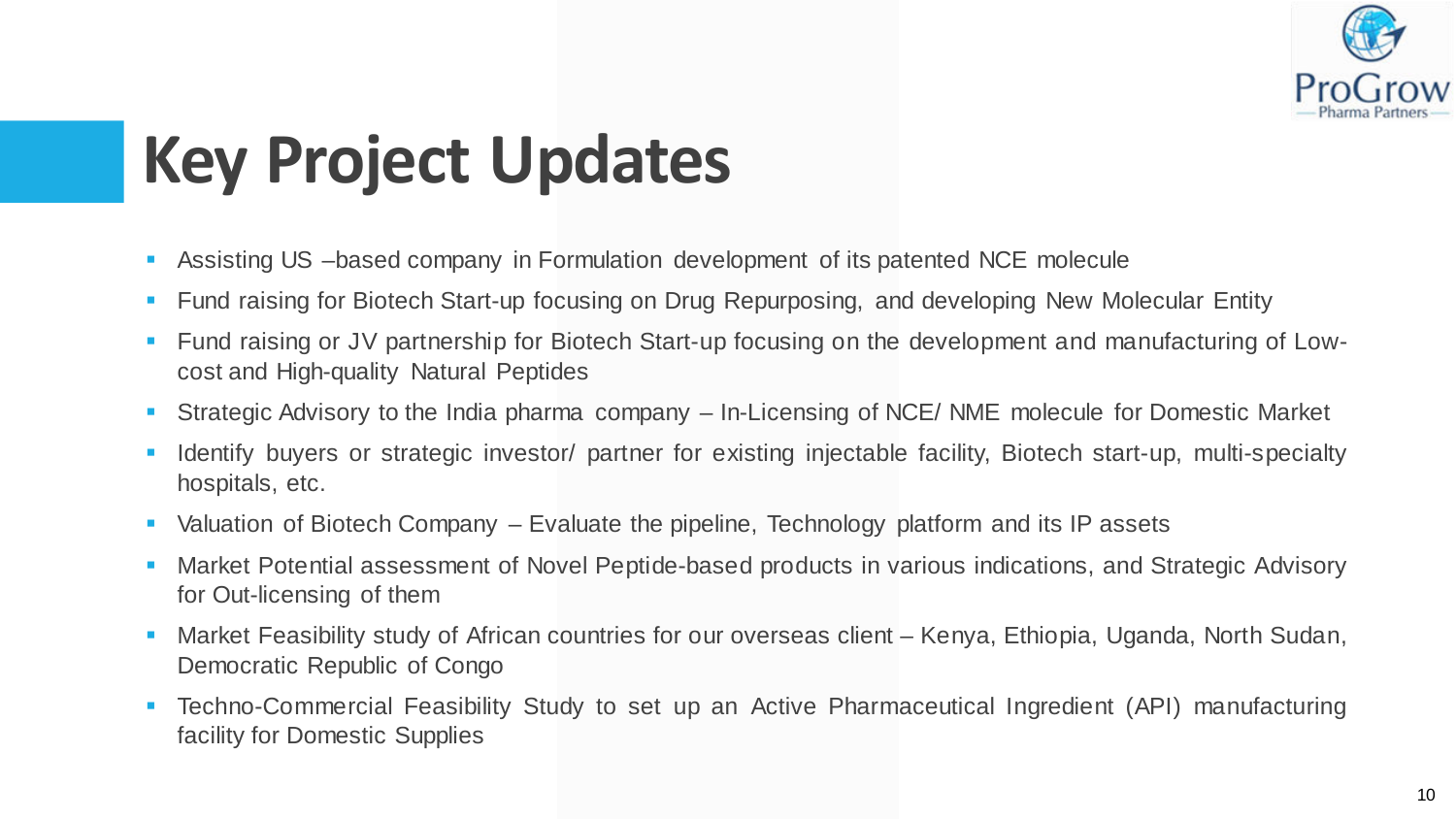

### **Projects executed by our Team in Past**

- Third party and/or Independent Business and Technical Due Diligence and/or Valuation of companies, such as, CRO, Nutraceutical companies, API & Finished Dosage manufacturer, Preclinical CROs, Vaccine, etc.
- Techno-Commercial Feasibility Study to put up a Finished Dosage Manufacturing plant in new geographies. In-depth analysis of Local pharma market and Regional exports, as well for Semi-Regulated markets like Sri Lanka, Ethiopia, etc.
- Evaluation of Business Plan and Marketing Strategy of a New Venture (International subsidiary) of India Pharma Company
- Global Market Assessment and In-Licensing & Out-licensing of NCE, NME, NDDS products
- **Product pipeline assessment, prioritized preclinical NCE/value-added developmental products,** identifying opportunities in niche therapy area, market potential of products in light of competitions for renowned CRAMS company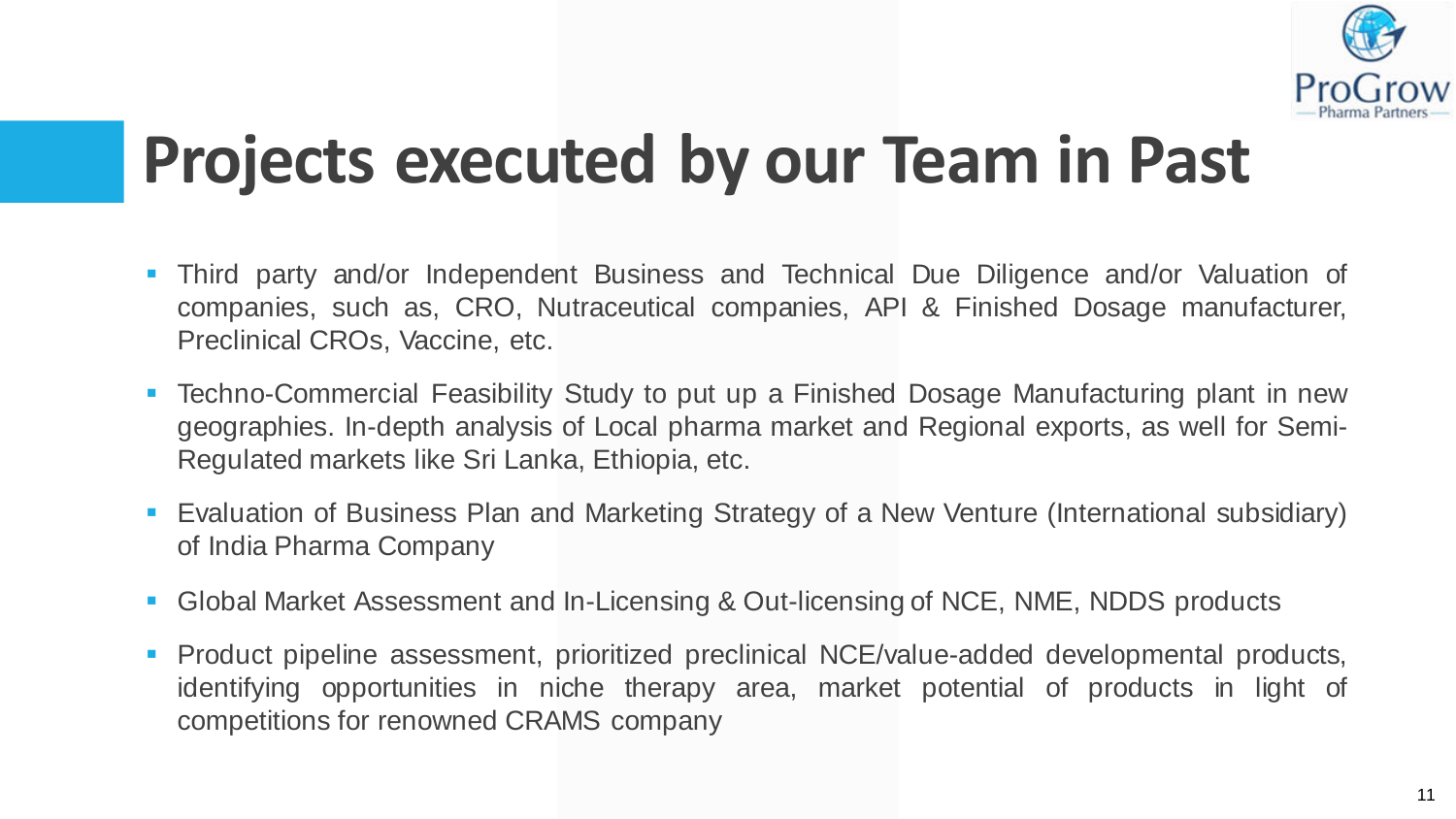### Executive **Team**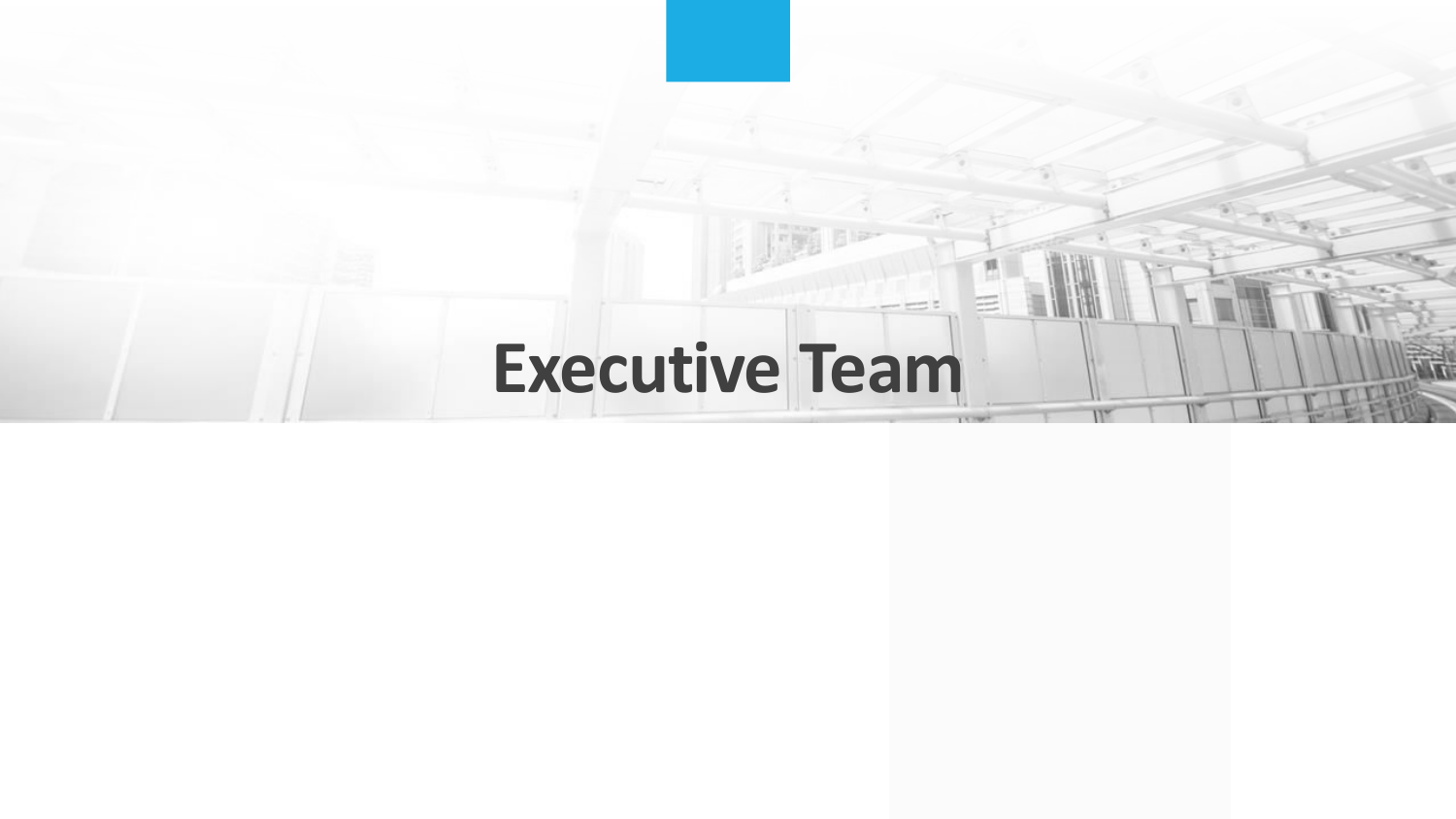

#### **Subita Srimal, Ph.D (Biochemistry)**

- Submit Srimal is the founding Partner of ProGrow Pharma Partners. She has over 27 years of Pharma advisory experience. She lends the flavour of a scientist, researcher, entrepreneur and Pharma advisor to the company. Her understanding of innovative drugs/ technologies being developed by companies across the Globe, is useful to identify new opportunities for companies. With hands on experience in the lab, setting up her own company and global exposure, she provides a mature holistic perspective to the clients. Her experience while consulting included in-depth analysis of global innovative biotech companies, Technical and strategic advisory services to Indian Pharma companies.
- Prior to founding ProGrow Pharma Partners in February 2017, she was a team lead and one of the scientific think-tank at MP Advisors.
- Prior to Joining MP Advisors. she founded MBPL that manufactured a diagnostic reagent, Carcinoscorpiusb Amebocyte Lysate (CAL) used for the detection of pyrogens. CAL was developed from the bench to the commercial level solely and included in the Indian Pharmacopeia through her efforts.
- Her scientific experience is derived from her work in international labs Kyushu University, Japan; Cornell University Medical College, New York; MBL, Woods Hole; Indian Institute of Chemical Biology Kolkatta Tata Institute of Fundamental Research, Mumbai; Institute of Microbial Technology Chandigarh, and Indian Institute of Science, Bangalore.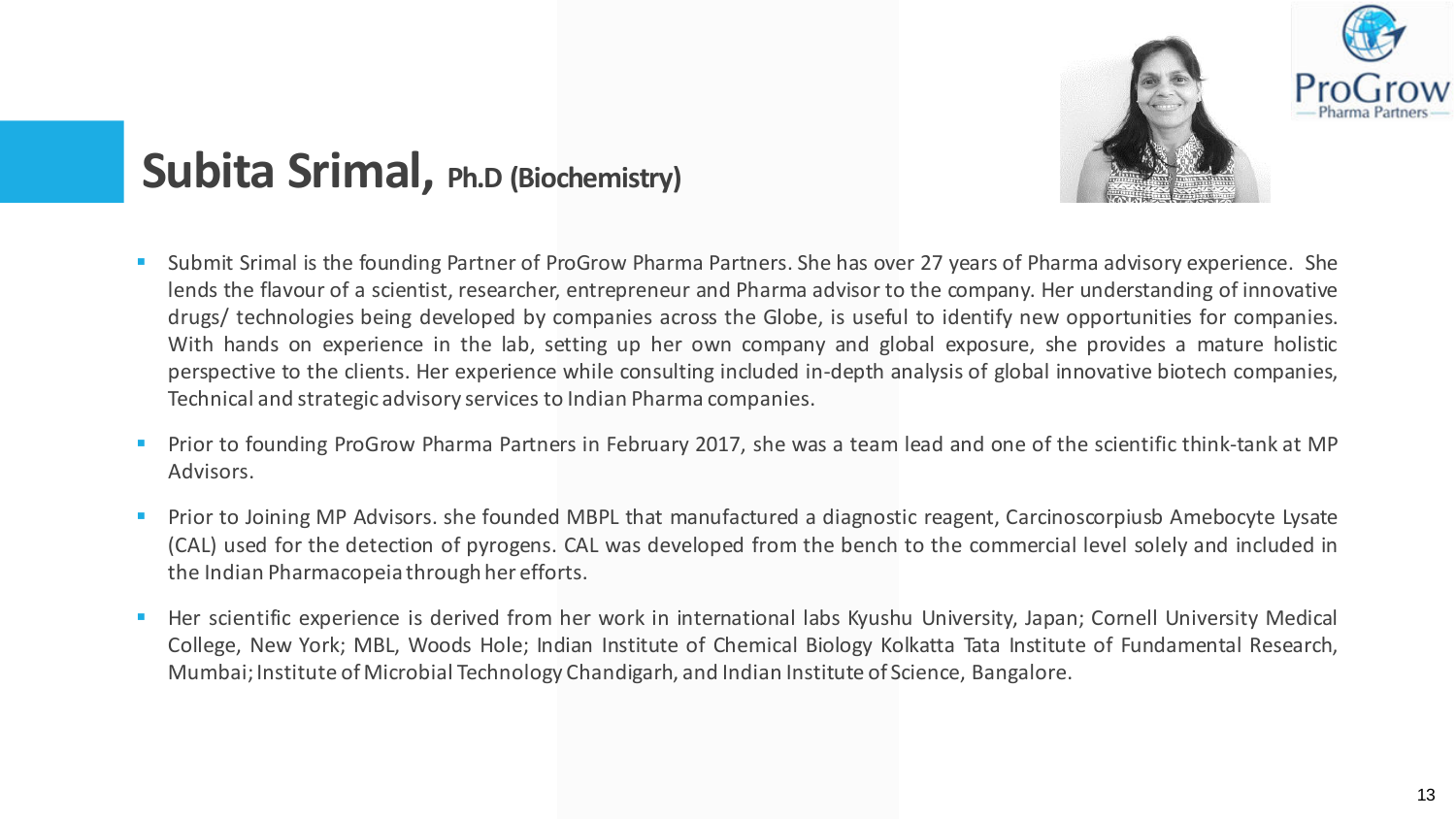

#### **Sanjeev Mishra, MBA (Investment, ICFAI)**

- Sanjeev Mishra is the founding Partner of ProGrow Pharma Partners. He has over 15 years of Pharma advisory experience. A finance professional and chemistry background has an in depth understanding of the complex steps of drug development along with risks and rewards associated for a given drug. His acquired understanding of drugs and diseases helped him author/ Co-author detailed therapy class/specific diseases reports. Sanjeev's multitasking ability and experience provides valuable financial and technical input required in evaluating biotech/pharma companies.
- **Prior to founding ProGrow Pharma Partners in February 2017, he was a Sr Pharma Consultant at MP Advisors. At MP Advisors,** he worked on various projects related to Feasibility Studies, Merger and acquisition, Joint Venture, Business Evaluation, Identifying NCE Licensing Opportunities, and Business & Technological Due Diligence of Products, Pharma and Nutraceutical Companies. He was following various large cap Biopharma and Biotech companies, mainly from US, EU, Japan and India. He worked with renowned Private Equity Investors in India and is also an author of many therapeutic class reports.
- **Prior to joining MP Advisors in 2009, he worked with Guggenheim-Transparent Value LLC, an asset management company as a** Senior Financial Analyst.
- Sanjeev studied B.Sc. Chemistry Honors at Jai Prakash University, Chhapra, Bihar and completed his Master of Business Management (Investment) from ICFAI, Hyderabad. As an integral part of study, he worked on a project, "Market Opportunity of Anti-Cancer drugs in India" at Shantha Biotech (A Sanofi company).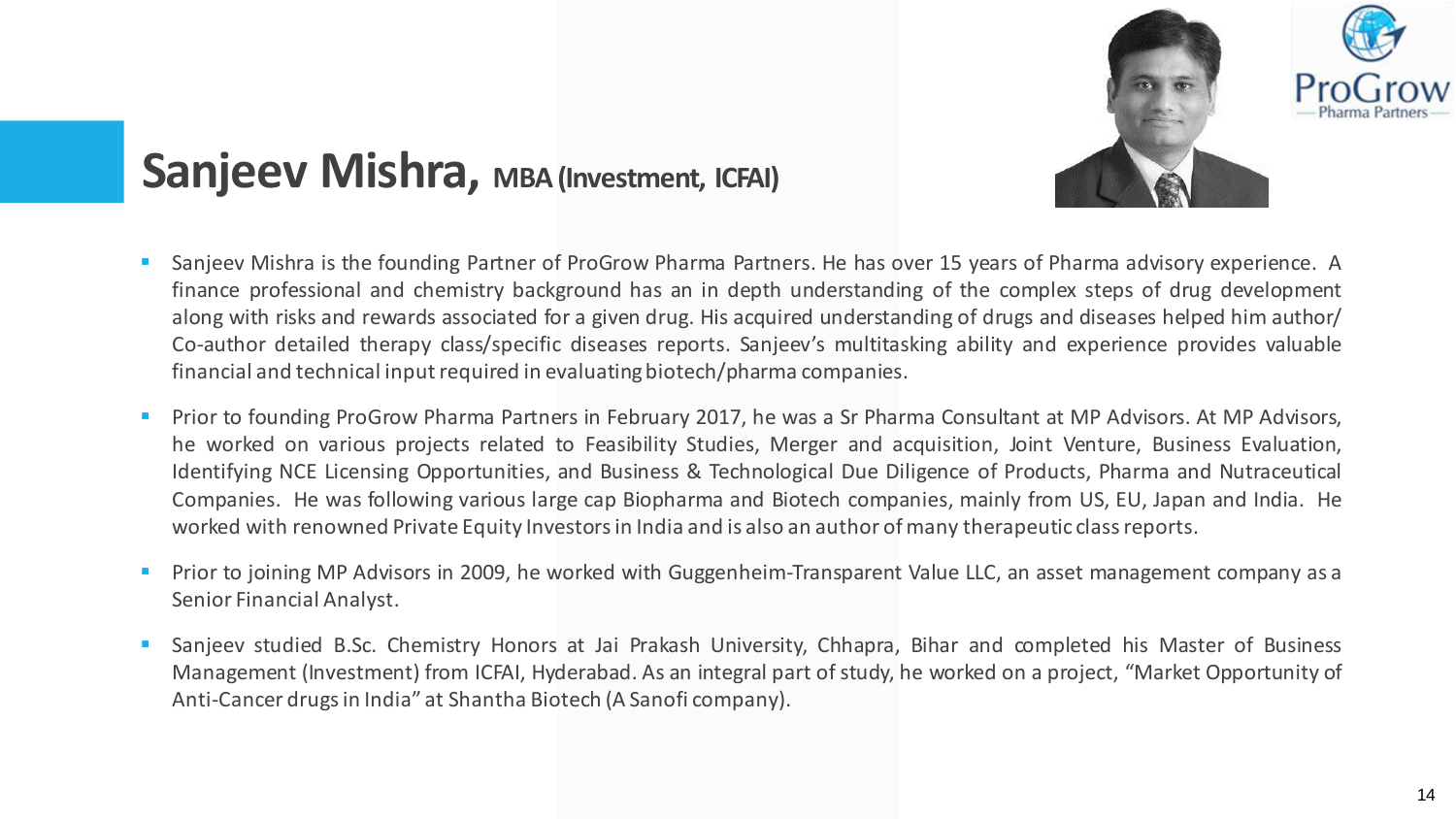

#### **Khyati Thakrar, MS (Microbiology), PGDBM**

- Khyati Thakrar is the founding Partner of ProGrow Pharma Partners. She has over 15 years of Pharma advisory experience focused on India, US, EU, China, and semi-regulated countries. She offers a blend of science and financial expertise besides her acquired IT skills. She possess in depth understanding of science, novel technologies, drug targets and mechanism. Developing market models of drugs in a competitive scenario, understanding the diversified business of Pharma companies across the globe, identifying new business opportunities, and evaluating their future potential are some of her prized attributes.
- **Prior to founding ProGrow Pharma Partners in February 2017, she was a Sr Pharma Consultant at MP Advisors. At MP Advisors,** she was looking various Non-Profitable Biopharma and Biotech companies, mainly from US, EU, and India. She worked on projects related to Feasibility studies for Therapeutic Segments, Products, and various Geographies; In-depth Market Analysis of Innovative/Generic Pharma/Biotech Products; and Recognizing Product Licensing Opportunities (in-licensing/out-licensing).
- She also worked with various Private Equities and has worked on Business & Technological Due Diligence of Products, Pharmaceutical and Nutraceutical companies. She was also an author/co-author of many therapeutic class reports.
- Prior to joining MP Advisors in 2006, she worked with Astral SteriTechPvt. Ltd in Regulatory Affairs and Quality Assurance functions.
- Khyati studied M.Sc. Microbiology at Sardar Patel University, Vidyanagar, and completed her Post Graduate Diploma in Management from Maharaja Sayajirao University, Vadodara. As an integral part of study, she worked on a project of "Cloning & Expression of mutant of *uvrA* gene (ΔC32) in "*Haemophillus influenzae*" at the Bhabha Atomic Research Centre (BARC), Mumbai.